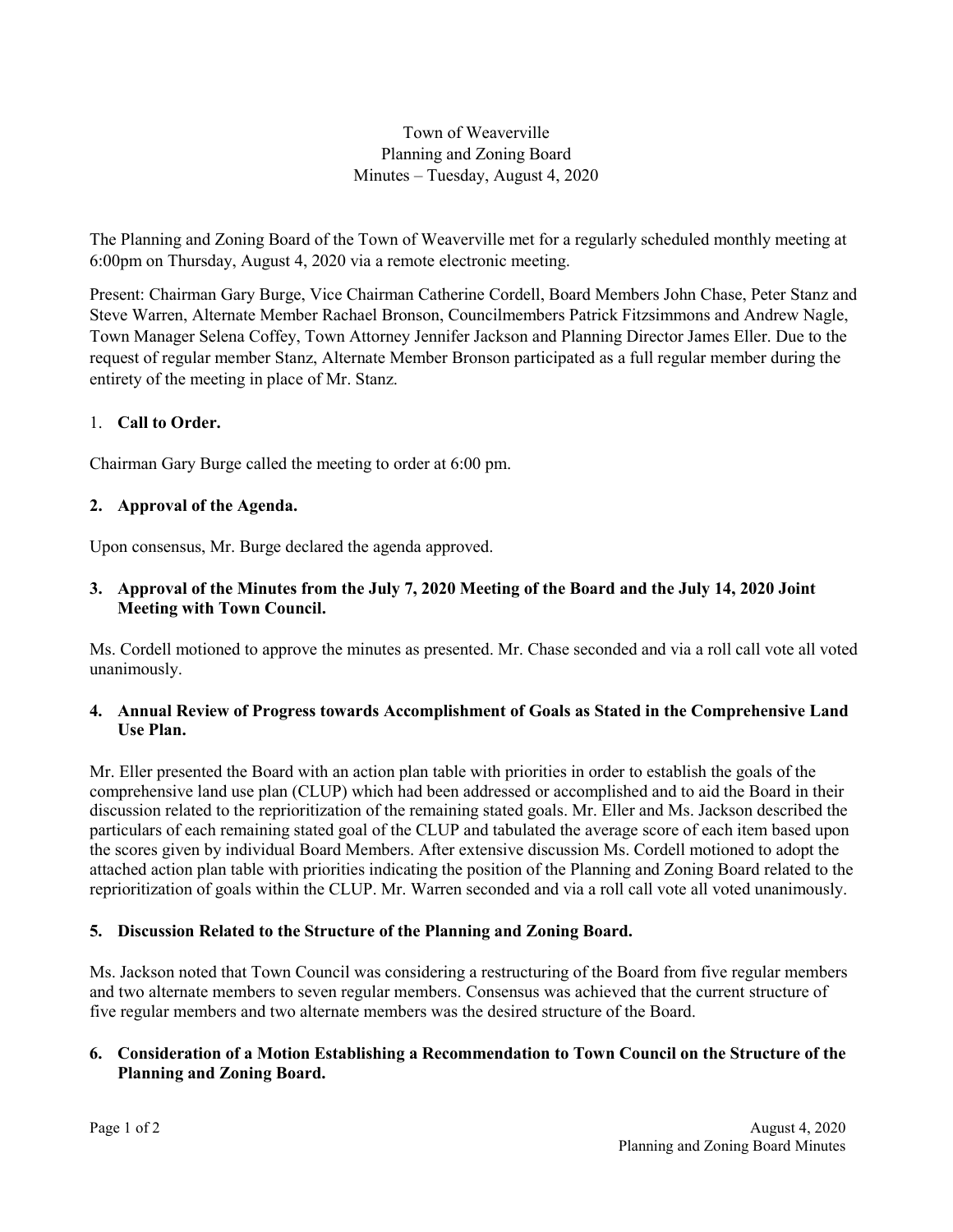Ms. Bronson made a motion to offer a recommendation to Town Council in favor of the current five regular members and two alternate members structure of the Board. Mr. Warren seconded and via a roll call vote all voted unanimously.

## **7. Any Other Business to Come Before the Board.**

Mr. Eller presented the Board with a planning department quarterly report previously submitted to Town Council.

Ms. Jackson described that three members of the Board, Mr. Burge, Ms. Cordell and Mr. Chase, had expiring terms and described the Mayor's desire to reappoint them with their consent. Each aforementioned member of the Board expressed their wish to continue serving on the Board.

## **8. Adjournment.**

Ms. Cordell motioned to adjourn at approximately 7:30pm. Ms. Bronson seconded and via a roll call vote all voted unanimously.

 $X$ am Y. Buge

**Gary Burge, Chairman Planning and Zoning Board** 

**ATTEST:**

ames (ller

**James W. Eller Planning Director / Deputy Town Clerk**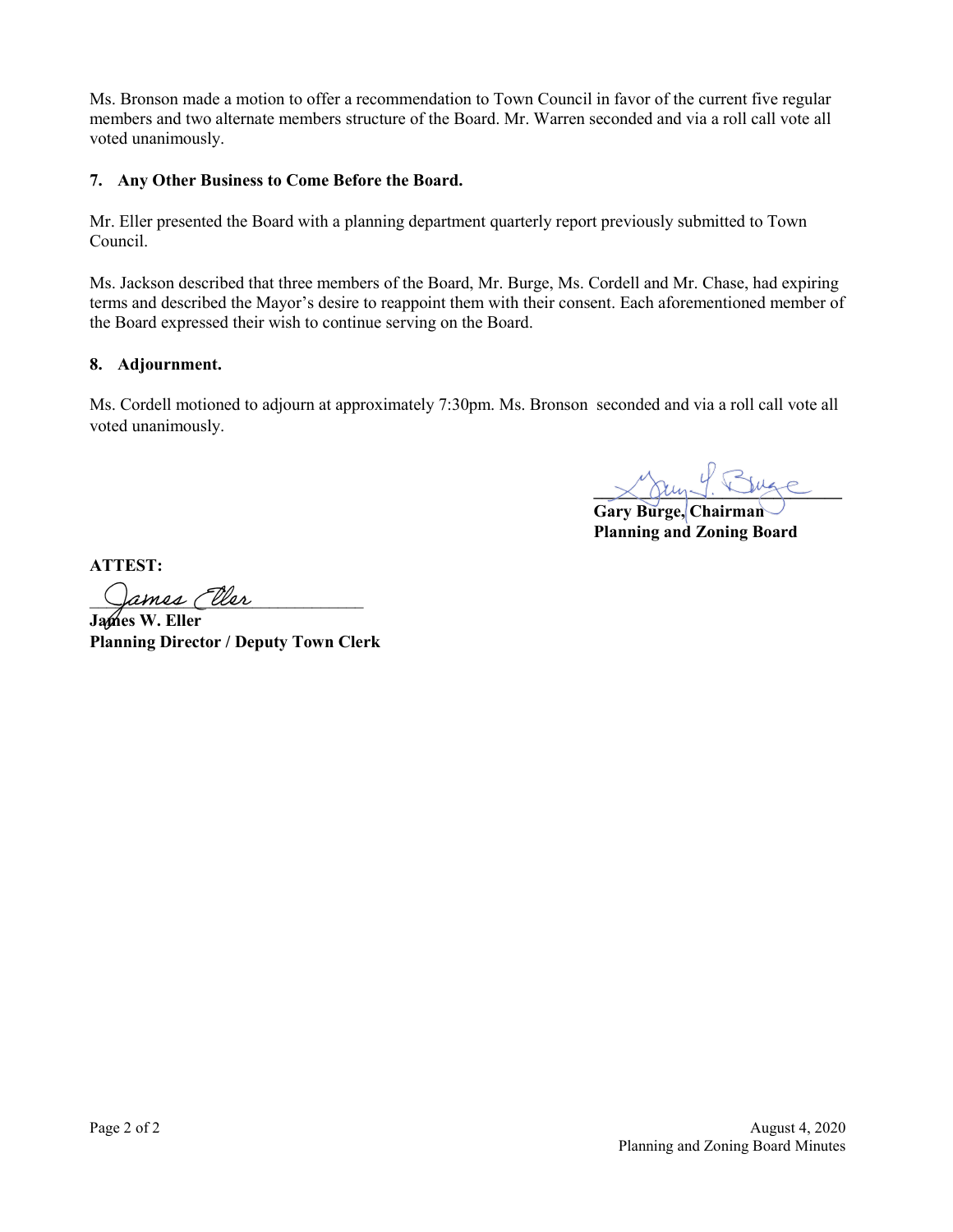COMPREHENSIVE LAND USE PLAN<br>STATED GOALS, RESPONSIBILITIES, AND PRIORITIES<br>(TC to work on green sections; orange items have been completed) **COMPREHENSIVE LAND USE PLAN**

# **STATED GOALS, RESPONSIBILITIES, AND PRIORITIES**

(TC to work on green sections; orange items have been completed)

| FC                                                                                                                                                                                 |                |                                                |                                                                                              |                                                                                     |                                                                     |                                                                  |                                                                           |                                                                                                    |                                                                                              |                                                                                                                       |                                                           |                                                                                                                            |                                                                                     |                                                                                                                                                              |
|------------------------------------------------------------------------------------------------------------------------------------------------------------------------------------|----------------|------------------------------------------------|----------------------------------------------------------------------------------------------|-------------------------------------------------------------------------------------|---------------------------------------------------------------------|------------------------------------------------------------------|---------------------------------------------------------------------------|----------------------------------------------------------------------------------------------------|----------------------------------------------------------------------------------------------|-----------------------------------------------------------------------------------------------------------------------|-----------------------------------------------------------|----------------------------------------------------------------------------------------------------------------------------|-------------------------------------------------------------------------------------|--------------------------------------------------------------------------------------------------------------------------------------------------------------|
| P&Z                                                                                                                                                                                | RESPONSIBILITY |                                                |                                                                                              |                                                                                     | ↘                                                                   |                                                                  |                                                                           |                                                                                                    |                                                                                              |                                                                                                                       |                                                           |                                                                                                                            |                                                                                     |                                                                                                                                                              |
| Staff <sup>1</sup>                                                                                                                                                                 |                |                                                | >                                                                                            | >                                                                                   | ↘                                                                   | ↘                                                                |                                                                           |                                                                                                    | ↘                                                                                            | ↘                                                                                                                     | ↘                                                         | ↘                                                                                                                          | ↘                                                                                   | >                                                                                                                                                            |
| <b>NOTES</b>                                                                                                                                                                       |                |                                                |                                                                                              | Legally required                                                                    | Legally required                                                    | Legally required                                                 |                                                                           | Pending - August 2020                                                                              | To keep Plan up-to-date<br>and usable                                                        | and progress towards<br>For legal compliance<br>Plan goals                                                            | For legal compliance                                      | and progress towards<br>For legal compliance<br>Plan goals                                                                 | For progress towards<br>Plan goals                                                  | year updates that better<br>order to provide for 5<br>2025 is proposed in<br>align with Census                                                               |
| (1 = high priority to be accomplished in 12 months, 2 = medium priority to be accomplished in 24 months, 3 = lower priority to be accomplished in 36 months)<br><b>STATED GOAL</b> |                | ŒD<br>PLAN CONSISTENCY REVIEW - LEGALLY REQUIR | develop in the implementation of this Plan<br>an priorities if inconsistencies<br>Consult pl | Consult the Future Land Use Map and use<br>descriptions for Plan consistency review | Consult Action Plan and stated goals for Plan<br>consistency review | Consult additional approved plans for Plan<br>consistency review | MAINTENANCE OF PLAN AND REGULATIONS - LEGAL COMPLIANCE AND ACCOUNTABILITY | n annual review of progress towards<br>accomplishment of goals as stated in this Plan<br>Conduct a | or amendments related to land use are adopted<br>Update appendix to this Plan when new plans | Conduct an annual review of zoning regulations<br>to ensure statutory compliance and consistency<br>with stated goals | an annual review of the<br>ses<br>Undertake<br>Table of U | regulations to ensure statutory compliance and<br>Conduct an annual review of subdivision<br>consistency with stated goals | Consider development of or amendment to<br>regulations consistent with law and Plan | in 2025 or at such time as substantial legislative<br>a comprehensive update to the Plan<br>or other changes are experienced within the<br>Undertake<br>Town |
| Staff                                                                                                                                                                              |                |                                                | $\blacksquare$                                                                               | $\blacksquare$                                                                      | ٠                                                                   | $\blacksquare$                                                   |                                                                           | $\blacksquare$                                                                                     | ٠                                                                                            | $\blacksquare$                                                                                                        | $\mathbf I$                                               | $\blacksquare$                                                                                                             | $\blacksquare$                                                                      | J,                                                                                                                                                           |
| P&Z                                                                                                                                                                                |                |                                                | $\mathbf I$                                                                                  | J.                                                                                  | J.                                                                  | $\blacksquare$                                                   |                                                                           | $\blacksquare$                                                                                     | ٠                                                                                            | J.                                                                                                                    | $\mathbf I$                                               | J,                                                                                                                         | 1                                                                                   | J,                                                                                                                                                           |
| ۲C<br>T                                                                                                                                                                            |                |                                                | $\blacksquare$                                                                               | J,                                                                                  | J.                                                                  | 1                                                                |                                                                           | $\blacksquare$                                                                                     | J.                                                                                           | J.                                                                                                                    | J.                                                        | J,                                                                                                                         | $\blacksquare$                                                                      | J,                                                                                                                                                           |
| Current                                                                                                                                                                            | PRIORITIZATION |                                                | $\blacksquare$                                                                               | J.                                                                                  | J.                                                                  | $\blacksquare$                                                   |                                                                           | $\blacksquare$                                                                                     | J.                                                                                           | J.                                                                                                                    | ٠                                                         | J,                                                                                                                         | J.                                                                                  | J,                                                                                                                                                           |
| Proposed                                                                                                                                                                           |                |                                                |                                                                                              | $\blacksquare$                                                                      |                                                                     | $\mathbf{I}$                                                     |                                                                           | $\blacksquare$                                                                                     |                                                                                              | $\blacksquare$                                                                                                        | $\blacksquare$                                            | $\mathbf{I}$                                                                                                               |                                                                                     | ı                                                                                                                                                            |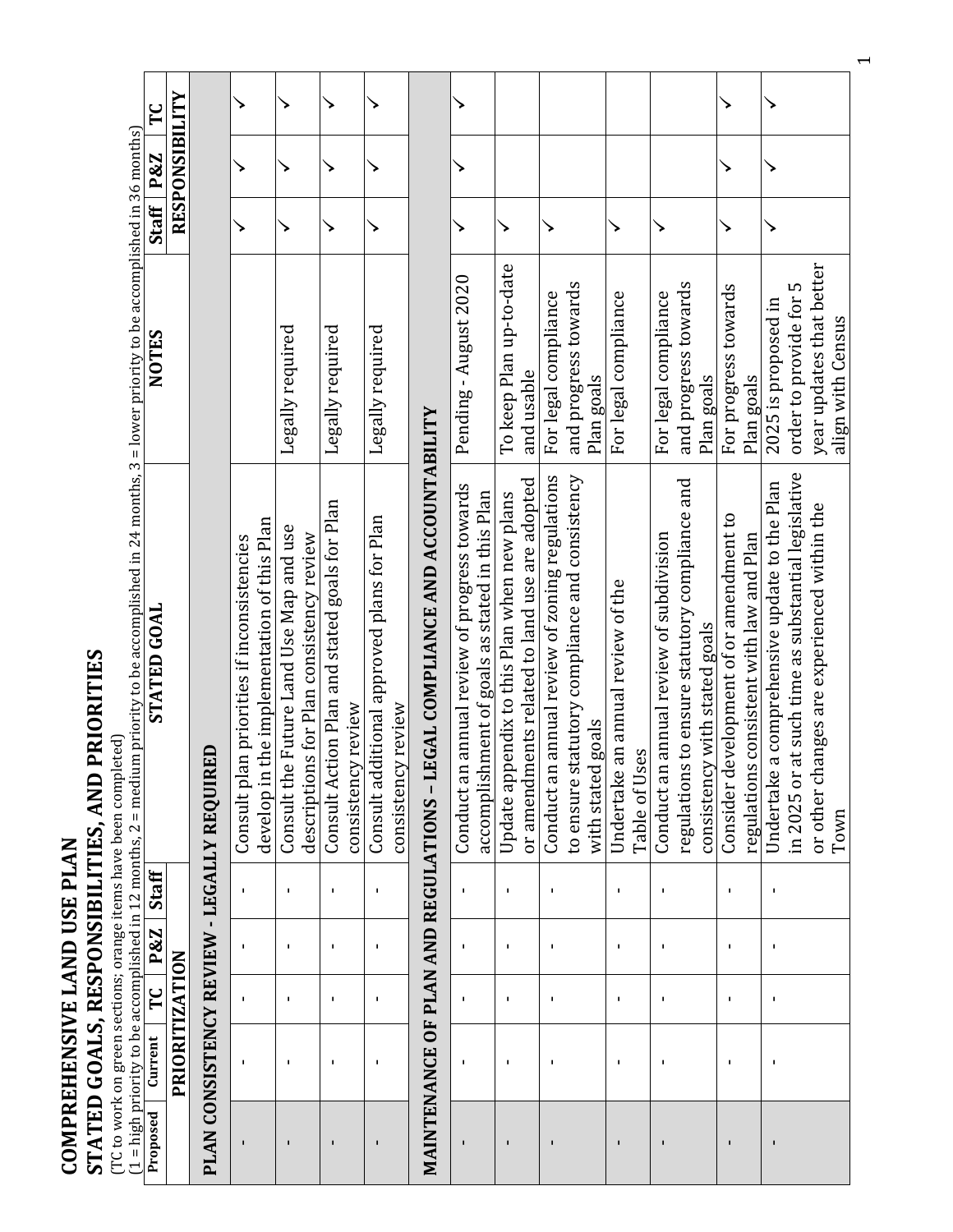| COMPREHENSIVE LAND USE PLAN   |                          |    |                          |                          |                                                                                                                                                                             |                             |                    |     |    |
|-------------------------------|--------------------------|----|--------------------------|--------------------------|-----------------------------------------------------------------------------------------------------------------------------------------------------------------------------|-----------------------------|--------------------|-----|----|
|                               |                          |    |                          |                          | <b>PRIORITIES</b><br>eted)<br>(TC to work on green sections; orange items have been compl<br>STATED GOALS, RESPONSIBILITIES, AND                                            |                             |                    |     |    |
| Proposed                      | Current                  | TC | P&Z                      | Staff                    | (1 = high priority to be accomplished in 12 months, 2 = medium priority to be accomplished in 24 months, 3 = lower priority to be accomplished in 36 months)<br>STATED GOAL | <b>NOTES</b>                | Staff <sup>1</sup> | P&Z | TC |
| WATER                         |                          |    |                          |                          |                                                                                                                                                                             |                             |                    |     |    |
|                               | $\overline{\phantom{0}}$ |    | $\overline{\phantom{0}}$ | $\overline{\phantom{0}}$ | Update Plan and regulations to slow land use                                                                                                                                |                             |                    |     |    |
|                               |                          |    |                          |                          | development if water treatment plant                                                                                                                                        |                             |                    |     |    |
|                               |                          |    |                          |                          | is postponed or terminated and<br>expansion                                                                                                                                 |                             |                    |     |    |
|                               |                          |    |                          |                          | water usage and commitments reach 70% of<br>available water supply                                                                                                          |                             |                    |     |    |
|                               | $\mathbf{c}$             |    | 1.5                      | $\overline{\phantom{0}}$ | Continue monitoring water production,                                                                                                                                       | In progress by staff        | >                  |     |    |
|                               |                          |    |                          |                          | allocations, usage, and availability                                                                                                                                        | with quarterly reports      |                    |     |    |
|                               | S                        |    | 1.5                      | $\overline{\phantom{a}}$ | Continue reserving water allocation for infill                                                                                                                              | In progress by staff        |                    |     |    |
|                               |                          |    |                          |                          | development within the town                                                                                                                                                 | with quarterly reports      |                    |     |    |
| <b>STREETS AND SIDEWALKS</b>  |                          |    |                          |                          |                                                                                                                                                                             |                             |                    |     |    |
|                               | $\mathbf{\Omega}$        |    | $\overline{\phantom{0}}$ | $\overline{\phantom{0}}$ | Determine when sidewalks and other                                                                                                                                          | Initiated July 2020         |                    |     |    |
|                               |                          |    |                          |                          | improvements are required with development                                                                                                                                  |                             |                    |     |    |
|                               |                          |    |                          |                          | approvals                                                                                                                                                                   |                             |                    |     |    |
|                               | $\overline{\phantom{0}}$ |    | 1.5                      | $\overline{\phantom{0}}$ | Continue the Street Improvement Program                                                                                                                                     | Program funded              | ↘                  |     | ↘  |
|                               | $\overline{\mathbf{C}}$  |    |                          |                          | Review the current policy on street standards                                                                                                                               | Private street standards    |                    |     |    |
|                               |                          |    |                          |                          | streets<br>for private                                                                                                                                                      | adopted May 2020            |                    |     |    |
|                               | 2                        |    | 1.5                      | 2                        | Consider implementing a Sidewalk                                                                                                                                            | <b>Bike-Ped Study Grant</b> | ↘                  |     | ↘  |
|                               |                          |    |                          |                          | Improvement Program and Master Plan                                                                                                                                         | Application w/LOSRC         |                    |     |    |
|                               | 3                        |    |                          |                          | d distribute a downtown parking<br>Develop an                                                                                                                               |                             |                    |     |    |
|                               |                          |    |                          |                          | map                                                                                                                                                                         |                             |                    |     |    |
| <b>GENERAL POLICY MATTERS</b> |                          |    |                          |                          |                                                                                                                                                                             |                             |                    |     |    |
|                               | 2                        |    | 2.5                      | 2                        | Consider reestablishing the Town's                                                                                                                                          |                             | ↘                  |     |    |
|                               |                          |    |                          |                          | extraterritorial jurisdiction                                                                                                                                               |                             |                    |     |    |
|                               | 2                        |    | 2                        | 2                        | Review and update economic development                                                                                                                                      |                             |                    |     |    |
|                               |                          |    |                          |                          | goals                                                                                                                                                                       |                             |                    |     |    |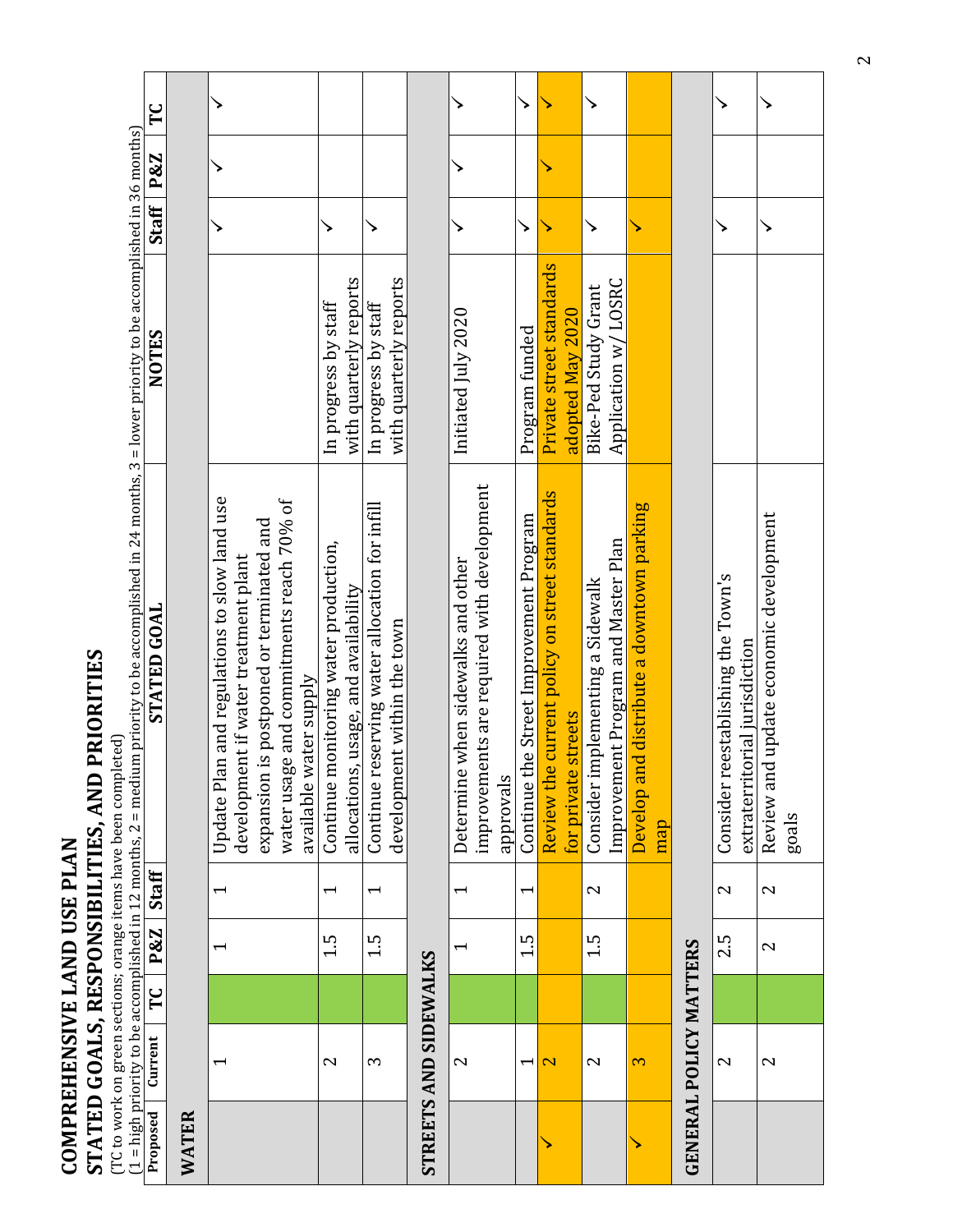**COMPREHENSIVE LAND USE PLAN<br>STATED GOALS, RESPONSIBILITIES, AND PRIORITIES STATED GOALS, RESPONSIBILITIES, AND PRIORITIES COMPREHENSIVE LAND USE PLAN**

(TC to work on green sections; orange items have been completed)

|                |                   |   |                   |                          | (1 = high priority to be accomplished in 12 months, 2 = medium priority to be accomplished in 24 months, 3 = lower priority to be accomplished in 36 months) |                        |              |     |    |
|----------------|-------------------|---|-------------------|--------------------------|--------------------------------------------------------------------------------------------------------------------------------------------------------------|------------------------|--------------|-----|----|
| Proposed       | Current           | Ľ | P&Z               | <b>Staff</b>             | STATED GOAL                                                                                                                                                  | <b>NOTES</b>           | <b>Staff</b> | P&Z | ΓC |
| <b>ZONING</b>  |                   |   |                   |                          |                                                                                                                                                              |                        |              |     |    |
|                | $\mathbf{\Omega}$ |   |                   |                          | Implement a staff-led Technical Review                                                                                                                       | TRC amendments         |              |     |    |
|                |                   |   |                   |                          | Committee for development reviews                                                                                                                            | adopted in May 2020    |              |     |    |
|                | $\mathbf{\Omega}$ |   | $\mathbf{\Omega}$ | $\mathbf{\Omega}$        | analyze ways to provide standard<br>Continue to                                                                                                              | Areas improved:        |              |     |    |
|                |                   |   |                   |                          | regulations in order to reserve use of CZDs for                                                                                                              | Mixed Use Development  |              |     |    |
|                |                   |   |                   |                          | unique development                                                                                                                                           | Apartments             |              |     |    |
|                | 2                 |   | 1.5               | $\overline{\mathcal{C}}$ | Undertake a comprehensive review of zoning                                                                                                                   |                        |              |     |    |
|                |                   |   |                   |                          | regulations                                                                                                                                                  |                        |              |     |    |
|                | $\mathbf{\Omega}$ |   |                   |                          | Consider land use regulation that provides for                                                                                                               | Accomplished through   |              |     |    |
|                |                   |   |                   |                          | transition districts                                                                                                                                         | mixed use amendments   |              |     |    |
|                |                   |   |                   |                          | Consider land use regulation that                                                                                                                            | Regulations amended in |              |     |    |
|                |                   |   |                   |                          | better provides for mixed use development                                                                                                                    | May 2020               |              |     |    |
|                | S                 |   | 2                 | 2                        | Consider Town-initiated rezonings to better                                                                                                                  |                        |              |     |    |
|                |                   |   |                   |                          | align established uses with underlying zoning                                                                                                                |                        |              |     |    |
|                |                   |   |                   |                          | districts or to address long dormant properties                                                                                                              |                        |              |     |    |
|                | S                 |   | S                 | 3                        | Initiate special area studies for the Downtown                                                                                                               |                        |              |     |    |
|                |                   |   |                   |                          | Area, North Main Street-"Five Points" Area,                                                                                                                  |                        |              |     |    |
|                |                   |   |                   |                          | Road corridor, and Reems Creek<br>Monticello                                                                                                                 |                        |              |     |    |
|                |                   |   |                   |                          | Road corridor                                                                                                                                                |                        |              |     |    |
| <b>HOUSING</b> |                   |   |                   |                          |                                                                                                                                                              |                        |              |     |    |
|                |                   |   |                   |                          | Consider land use regulation that provides for                                                                                                               | Studied in 2019; no    |              |     |    |
|                |                   |   |                   |                          | high density single family residential developmt                                                                                                             | new regulation desired |              |     |    |

| Studied in 2019; no                                                                                                                 |                                                                              | in January 2020                                                        | Regulations amended in<br>May 2020                                                    |
|-------------------------------------------------------------------------------------------------------------------------------------|------------------------------------------------------------------------------|------------------------------------------------------------------------|---------------------------------------------------------------------------------------|
| sity single family residential developmt   new regulation desired<br>land use regulation that provides for<br>Consider<br>nigh dens | Define and consider ways to achieve balanced<br>al development<br>residenti. | Consider ways to address housing affordability   Workshop presentation | ovides for mixed use development<br>land use regulation that<br>Consider<br>better pr |
|                                                                                                                                     |                                                                              |                                                                        |                                                                                       |
|                                                                                                                                     |                                                                              |                                                                        |                                                                                       |
|                                                                                                                                     |                                                                              |                                                                        |                                                                                       |
|                                                                                                                                     |                                                                              |                                                                        |                                                                                       |
|                                                                                                                                     |                                                                              |                                                                        |                                                                                       |